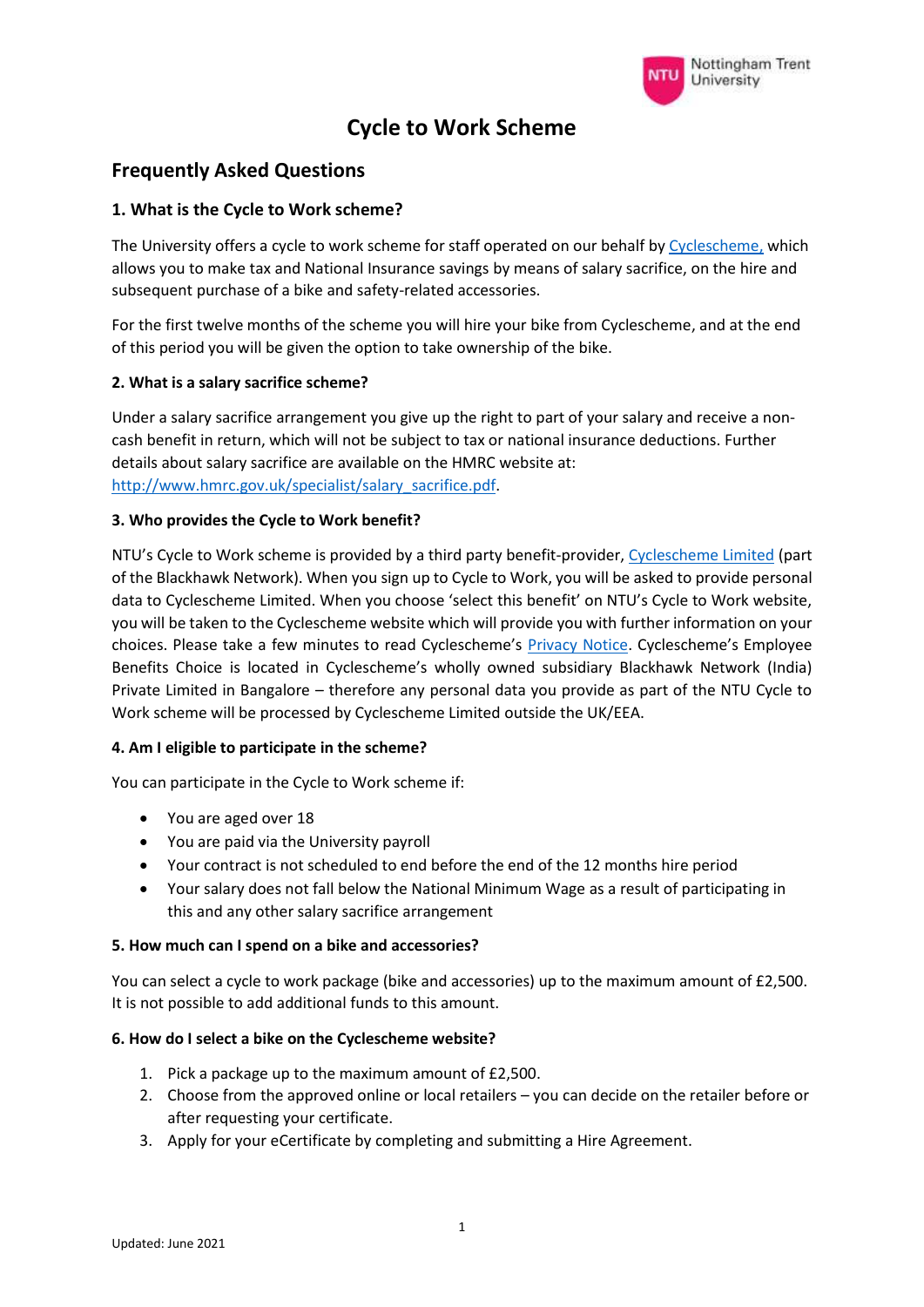

- 4. Wait for the University to review your Hire Agreement to ensure you meet the eligibility criteria (see question 3).
- 5. If approved, receive your eCertificate directly from Cyclescheme.
- 6. Use your eCertificate in store or online to pick up your bike.

#### **7. How are repayments made for my bike?**

The Hire Agreement you have signed will be repaid via a salary sacrifice arrangement over 12 months beginning in the pay period after your eCertificate is issued; this is the hire period. These repayments will be deducted directly from your gross salary (the amount before any other deductions are made). This effectively reduces your overall pay for tax and National Insurance (NI) purposes and means that you will pay less tax and NI during the hire period.

#### **8. What happens at the end of the 12 months' hire period?**

There are three options available to you at the end of the hire period:

- 1. **Own your bike later** pay a one-off deposit to Cyclescheme to carry on using your package and own it later. The deposit will become your ownership fee at the end of the extended period (normally after 4 years).
- 2. **Own your bike now** you will pay an ownership fee that is the 'fair market value' as determined by HMRC. After 12 months if your bike cost under £500 this will be 18% of the cost, over £500 it's 25%. Pay this and your bike and any accessories are yours straightaway.
- 3. **Return the bike** send the bike back to Cyclescheme and you don't have to pay an ownership fee.

#### **9. When can I order a bike and any safety-related accessories?**

The scheme is open all year and you can participate at any time, as long as you meet the eligibility criteria (see question 3).

#### **10. Who owns the bike?**

You will have full use of the bike during the hire period, however, in order to obtain the tax advantages, Cyclescheme must retain ownership of the bike during this period. At the end of the hire period you will be able to choose an ownership option (see question 7).

## **11. Can I use the bike for other purposes?**

Government guidance states that at least 50% of the bike's use must be for 'qualifying journeys', i.e. commuting to work purposes. You are not required to keep a mileage log.

## **12 Can I get a bike for a family member?**

Children's bikes and bikes for other family members or friends are not permitted through the scheme.

## **13. What happens if I am absent from work for a long period or deductions have not been made for other reasons?**

If you are absent from work, for example on maternity, paternity, adoption or shared parental leave, sick leave or any other extended leave, you will continue to have the bike and equipment on hire during your absence and your payments will continue as normal.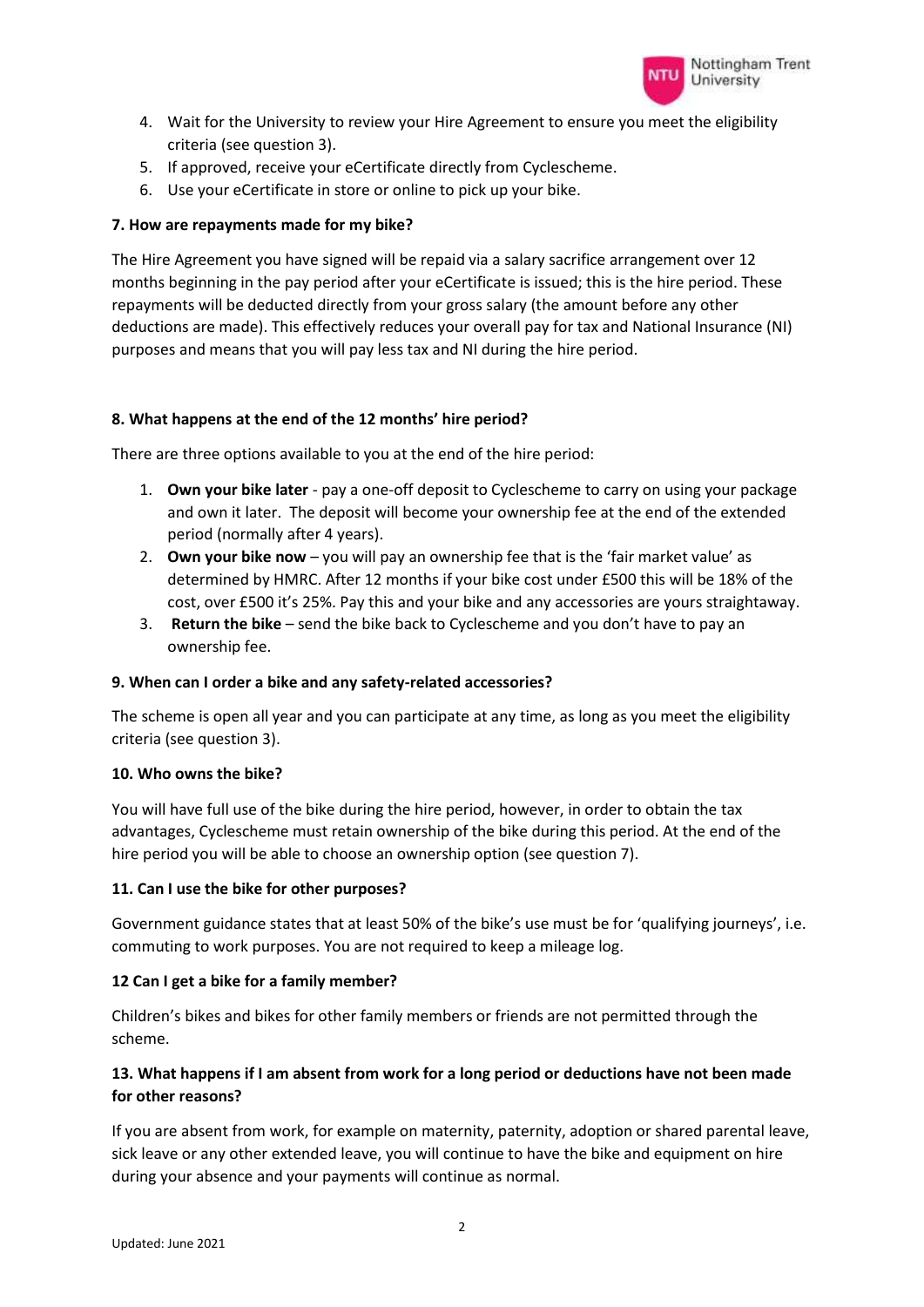If you are on reduced pay, deductions will continue to be taken from the monthly salary. If the amount in your salary is insufficient to meet the required payments, deductions from the amount available may continue. If the monthly salary increases again beyond the fixed monthly deduction, further deductions will be made to recover outstanding amounts.

If you are not being paid at all, and you start earning again within the 12 months, deductions from salary, including recovery of outstanding amounts, will immediately re-commence.

Regardless of whether deductions have been made, for whatever reason (relating to absence or otherwise), you must repay the full hire fee within the 12 months.

## **14. What is the tax position if I do not pay instalments exactly as agreed under the hire agreement?**

If for any reason you have not made all 12 monthly payments in the amount and pattern of instalments required at the beginning of your hire agreement, in accordance with HMRC rules, you will no longer be entitled to the tax benefits on any outstanding payment. This means that any remaining payments will be taken from net salary (i.e. after the deduction of tax and National Insurance payments).

## **15. What if I leave before I have repaid the full amount?**

If you leave for any reason before the end of the hire period of 12 months, you will be required to pay the outstanding amount of the hire before your employment finishes, and may be liable to an end of hire market value payment relevant to the age of the bike.

Any outstanding amounts outside of the agreed instalment arrangement will no longer be subject to the tax benefits. This means that any remaining payments will be taken from net salary (i.e. after the deduction of tax and National Insurance payments).

## **16. Will there be an impact on work-related pay benefits?**

There may be an impact on your entitlement to benefit payments such as statutory maternity or paternity pay, statutory sick pay and working tax credits, as these will be calculated on your reduced salary. You are advised to consider carefully the effect that a reduction in pay may have before you decide to join the scheme.

More details on salary sacrifice and the impact on benefits are available on the gov.uk website at [https://www.gov.uk/guidance/salary-sacrifice-and-the-effects-on-paye.](https://www.gov.uk/guidance/salary-sacrifice-and-the-effects-on-paye)

## **17. Will participating in the scheme affect my pension?**

If you are a member of the Local Government Pension Scheme (LGPS), Teachers' Pension Scheme (TPS) or USS then employer and employee pension contributions will continue to be based on your pre-sacrifice salary. We will use a notional, pre-sacrifice, salary for pension benefit purposes, so there will be no impact on pension benefits in this period.

## **18. Is the bike insured by Cyclescheme?**

It is your responsibility to insure the bike. Bikes may be covered by your household contents insurance and treated like any other possession so check your insurance policy. There are specialist cycling insurance providers too.

## **19. What happens if the bike is stolen or damaged beyond repair?**